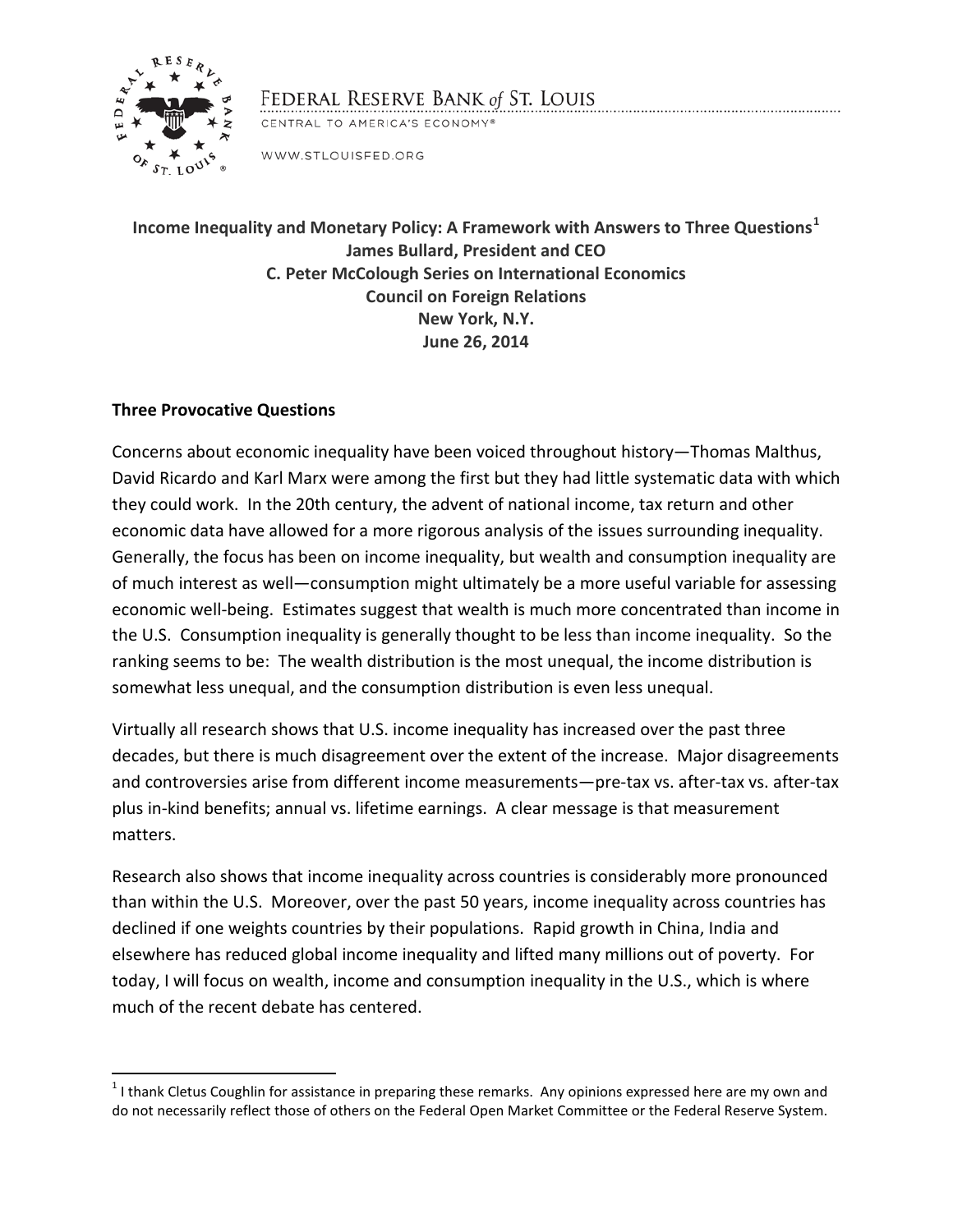According to a January [2](#page-1-0)014 Gallup Poll, $^2$  two of three Americans were either somewhat or very dissatisfied with the distribution of income and wealth in the U.S. This dissatisfaction has led to opinions that government should pursue policies to reduce the income gap between rich and poor. A recent CNN/ORC International Survey<sup>[3](#page-1-1)</sup> found that nearly 70 percent of respondents felt that government should work to substantially reduce the gap.<sup>[4](#page-1-2)</sup>

What might these policies look like? What role might monetary policy play in this debate?

To focus our attention, I thought I would outline three provocative questions concerning monetary policy and income inequality that have repeatedly been asked in the rousing public debate over monetary policy options in the past five years. To keep suspense at its very peak, I do not plan to provide my answers to these provocative questions until the very end of the talk.

Here are the three provocative questions: (1) Does the Federal Reserve's quantitative easing program exacerbate income inequality in the U.S. by putting upward pressure on equity prices? (2) Would a higher inflation target in the U.S. help or hurt the poor? (3) Does current monetary policy hurt savers?

Interesting questions indeed. We need a simple way to think about these issues before some tentative answers can be provided.

## **Framework**

 $\overline{\phantom{a}}$ 

My preferred framework to approach these questions is a simple modification of a life cycle economy, and so I plan to talk through some of the nice features of thinking of the macroeconomic world using this approach. The life cycle model is a workhorse within modern macroeconomics, although it has been less popular in the past three decades than its single household cousin, the representative agent model. The chief advantage of the life cycle framework is that, like the real world, it has plenty of heterogeneity—many different households making many different economic decisions. It also provides a natural and realistic setting for household borrowing and lending, an essential feature if we are to understand the impact of monetary policy on credit markets.

For our purposes here, I can describe the basic outline of this famous framework in just a few sentences. The life cycle concept is that people begin to enter the part of their lives where they

<span id="page-1-2"></span><span id="page-1-1"></span>

<span id="page-1-0"></span><sup>&</sup>lt;sup>2</sup> See http://www.gallup.com/poll/166904/dissatisfied-income-wealth-distribution.aspx.<br><sup>3</sup> See http://cnnpoliticalticker.files.wordpress.com/2014/02/rel3d.pdf.<br><sup>4</sup> This response finding seems to take for granted existing designed to help mitigate income inequality.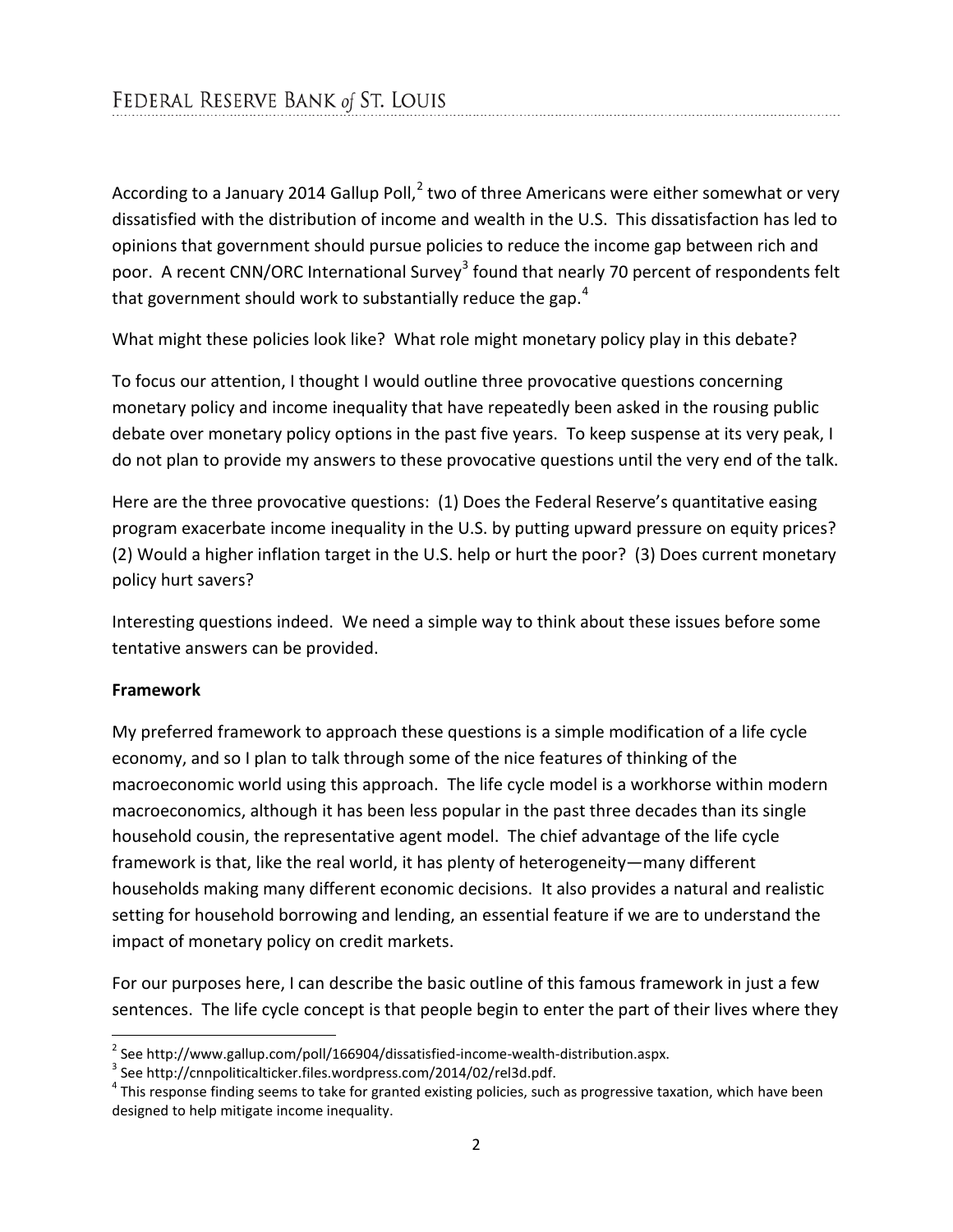make independent economic decisions in their late teens or early 20s. They then live quarter by quarter, making economic decisions about how much to work, consume, borrow and save. They do this until death, which in the U.S. averages around age 80. When people die off, they are replaced in the economy by new entrants, in such a way that, in the simplest versions, the total population remains constant.

The key aspect of the framework for our purposes is the following: Labor productivity varies over the life cycle. We can think of each person as entering the economy with a given life cycle productivity profile which is initially near zero, rises to a peak in the middle of adult life, near age 50, and then declines again to a value near zero. Each person can sell the productivity they have at a particular point in the life cycle in a labor market at the competitive wage per productivity unit, producing income. However, those at the beginning and the end of the life cycle will have very little productivity to bring to the market and hence will have low incomes, while those in the middle of life have a lot of productivity to bring to the market and thus have relatively high incomes. This latter group will be in their "peak earning years." Given these basic features, we will necessarily observe income inequality.

One hardly needs a background in economic theory to accept the basic outline I have just given. Indeed, nearly all participants in the U.S. economy understand at an intuitive level that their ability to earn income will vary substantially as they age.

## **Income and Wealth Inequality**

 $\overline{\phantom{a}}$ 

Very simple versions of this type of model can generate substantial income and wealth inequality without adding anything further to the analysis. Consider the case where the productivity profile begins at zero, rises linearly to a peak at one, and then declines linearly to zero.<sup>[5](#page-2-0)</sup> In this special case, 50 percent of the population would earn 75 percent of the income, that is, there would be a lot of income inequality as an ongoing feature of the economy. In addition, only 25 percent of the population would hold 75 percent of the net assets as an ongoing feature of the economy. Fifty percent of the population—the relatively young—would hold no net assets at all, but would instead be net debtors. Wealth inequality would therefore be substantial and would be even greater than income inequality.<sup>[6](#page-2-1)</sup>

<span id="page-2-0"></span> $5$  To be more specific, I would have to list many additional assumptions. Those interested in more details may wish to consult Bullard (2014).

<span id="page-2-1"></span> $6$  This statement equates the wealth distribution with financial asset holding. This will keep the discussion in this speech consistent with popular discussions of wealth. In macroeconomics, the "wealth of the nation" is the value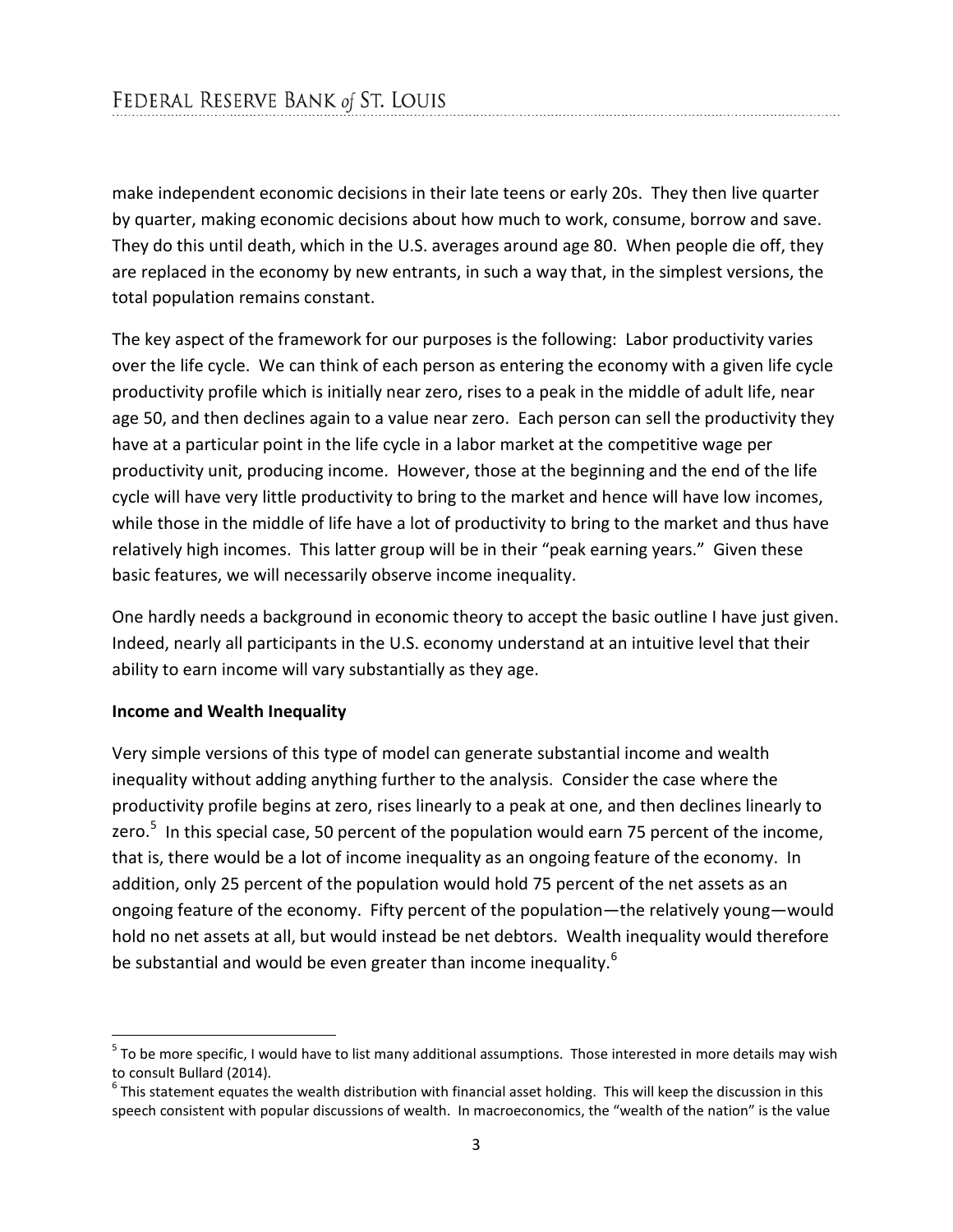These types of statistics have a broadly similar flavor to the ones discussed in the contemporary income and wealth inequality debate in the U.S. Yet, while all the figures I cite above are true, there would actually be no income inequality in this economy at all. People are at different stages of the life cycle, and taking a picture of income earners at a point in time—as the figures cited above do, or as a Gini coefficient does—reflects the different productivity inherent in the life cycle. For 20-year-olds their peak earning years are ahead, for 50-year-olds the peak earning years are at hand, and for 80-year-olds the peak earning years are in the past. These people have different incomes today. But looking at their lifetime as a whole, these three groups have exactly the same income if they have exactly the same lifetime productivity profile.<sup>[7](#page-3-0)</sup>

#### **Benign Income and Wealth Distributions**

The point of this is to say that the simplest life cycle framework will naturally generate relatively benign income and wealth distributions. These distributions will reflect variable labor productivity over the life cycle, and not more malevolent forces at work. This raises the question of whether the entire observed level of income and wealth inequality in the U.S. could be due to this benign force at work. In other words, can a life cycle model like the one I have described generate income and wealth inequality on the scale observed in the U.S. economy today?

The answer is that the plain vanilla versions of the model I have described cannot give a satisfactory explanation of the observed income and wealth distribution in the U.S. A textbook calculation due to Heer and Maussner (2009) is a sophisticated attempt to find out what a realistic version of this framework has to say about income and wealth inequality.<sup>[8](#page-3-1)</sup> Their calibration of the model generates an income Gini coefficient of about 0.42. A Gini coefficient is a number between zero and one indicating the degree of inequality, with zero indicating perfect equality and one indicating perfect inequality. We want to compare this number with what other researchers think the income Gini is based on U.S. data alone. For this we can consider estimates by Budría Rodríguez et al. (2002), who suggest the U.S. income Gini is about 0.55. We conclude that the model falls short of explaining observed U.S. income inequality. Similarly, Heer and Maussner (2009) find that the wealth Gini generated by the calibration of

 $\overline{\phantom{a}}$ 

of the physical capital stock, or, in more sophisticated versions, the value of the physical and human capital stocks added together.

<span id="page-3-0"></span> $<sup>7</sup>$  This statement assumes no ongoing economic growth. If there were ongoing growth, the person born later is</sup> richer, but most of the contemporary discussion of income inequality is not about this type of inequality.<br><sup>8</sup> See Chapter 10.2.2., p. 540 in Heer and Maussner (2009).

<span id="page-3-1"></span>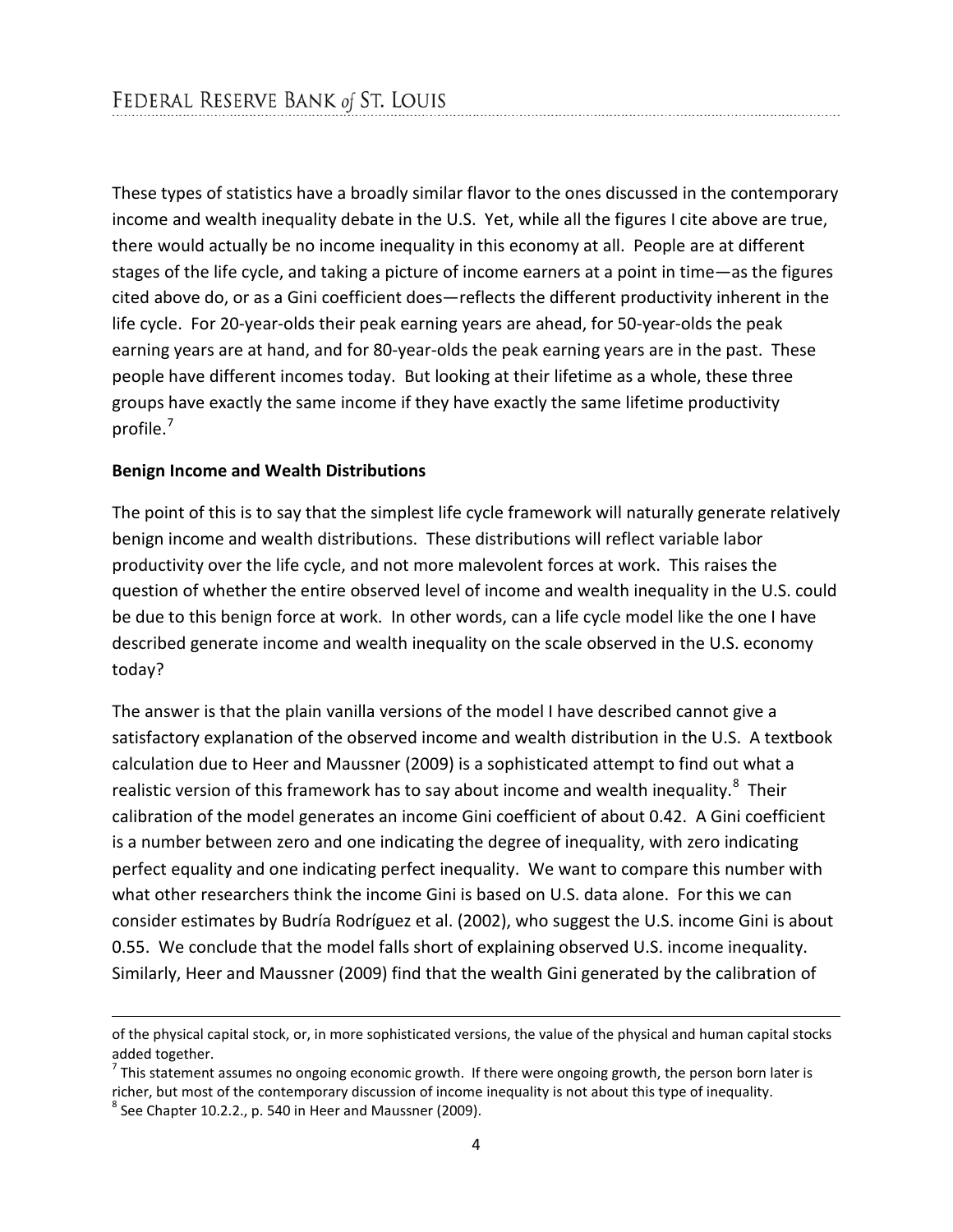their model is about 0.58. Budría Rodríguez et al. (2002) estimate the actual U.S. wealth Gini at 0.78. Thus the model falls short on this dimension as well. One evidently needs something else, something beyond the simple life cycle framework, to explain the levels of income and wealth inequality we observe in the U.S. There are many candidates for this "something else," so I will leave it to you, dear listener, to insert your favorite villain here.<sup>[9](#page-4-0)</sup>

Still, let's not be too dismissive. The basic life cycle model evidently explains an important fraction of the observed U.S. income and wealth Gini coefficients. If you will permit taking ratios of Gini coefficients, the relatively unadorned life cycle model accounts for something on the order of 75 percent of the story of measured income and wealth inequality in the U.S., according to the estimates above.

One might want to think of the level of inequality generated by the life cycle model, as well as closely related estimates, as the natural or ordinary level of income and wealth inequality to be expected in a large capitalist economy with relatively smoothly functioning markets and stable policy. One may want to be especially careful not to disturb this portion of income and wealth inequality through tax policy or monetary policy.

Why do we want to be careful about this?

## **Shocking Secret**

l

It is because this model also has a shocking secret—shocking at least to the uninitiated. The secret is that smoothly functioning credit markets work to fix the income inequality problem I am describing. If everyone in this economy were to simply consume according to their income—if there were no credit markets—people would consume very little early and late in the life cycle and live like kings in the middle. This means there are powerful incentives for the relatively young—those in their 20s and 30s, say, to take on debt in order to smooth lifetime consumption. There are also powerful incentives for households in their peak earning years to save in order to move income into their retirement years. This happy coincidence creates a market, a fact that forms the foundation of U.S. household credit markets.

How large is this market in the actual U.S. data? According to Mian and Sufi (2011), the household debt-to-GDP ratio in the U.S. has ranged from about 1.15 to 1.65 in recent years. In

<span id="page-4-0"></span> $9$  One intriguing candidate for a villain has recently been put forward by Greenwood et al. (2014). They investigate how assortative mating—that is, highly educated people marrying other highly educated people—has contributed to increased household income inequality in the U.S. during the post-war era.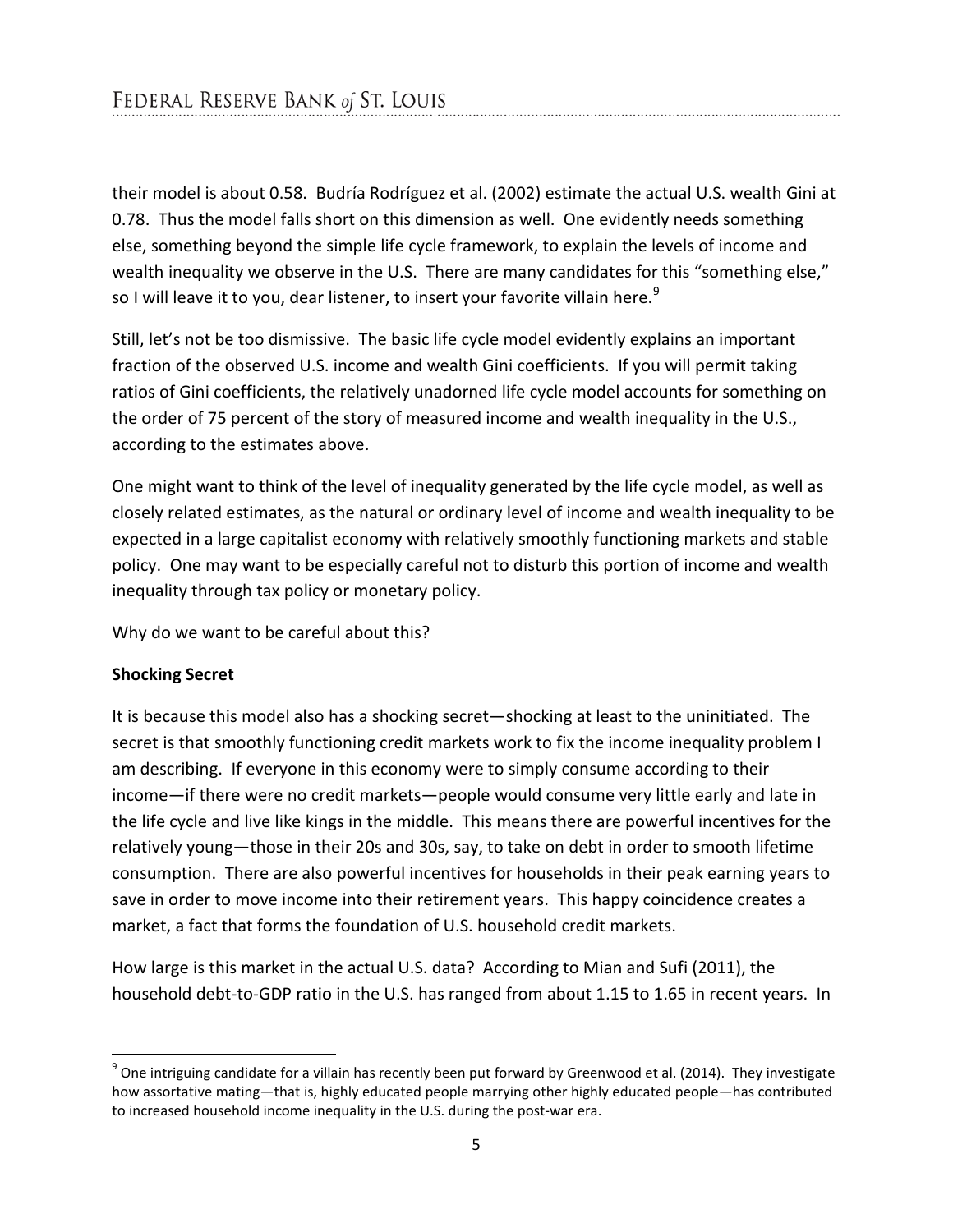today's dollars, this would amount to something on the order of \$19 trillion to \$28 trillion.<sup>[10](#page-5-0)</sup> That's trillion with a capital "T." So these markets seem to be large indeed, much of it mortgage debt being incurred by the relatively young in order to move housing services consumption forward in the life cycle. This borrowing simultaneously helps peak-earning saver households move income into retirement years where they will need it.

The secret really hits home if you are willing to make enough simplifying assumptions to really get to the core of what this model says about income inequality: In the simplest and most transparent version of the model, $^{11}$  $^{11}$  $^{11}$  all households alive at a point in time would consume exactly the same amount, even though their incomes are radically different. A smoothly functioning credit market would completely solve the income inequality problem I am describing. Consumption inequality would be zero, and so the consumption Gini would be zero. This would be about the best outcome one could hope for, because it would mean that even though income varies widely by household, and even though asset holding differs even more widely by household, actual consumption would even out completely. To the extent that credit markets are doing their job reasonably well, one would not want to distort this life cycle allocation process, and hence one might want to be very careful in trying to design fiscal or monetary policies that might impact U.S. credit markets.

All very well in theory, you say, but is this really what is going on in the U.S. economy? Certainly not in the very extreme form I have described. Still, the life cycle model does tend to predict a lower consumption Gini coefficient relative to the income or wealth Gini, which is true in the U.S. data. This suggests that the framework has some merit. Observed credit markets are surely facilitating considerable consumption smoothing over the life cycle.

In the beginning of this talk, I said that income inequality has been rising over time in the U.S. Could this also happen in a life cycle framework? It certainly could. One might think that those at the very beginning or end of the life cycle are relatively unproductive today, and this situation will not change much over the next 50 or 100 years. For peak earners, however, new technology will likely increase productivity, leading to even higher life cycle peaks in income than we see today. In other words, future technological change will likely benefit the highest income earners rather than the lowest, increasing income inequality. Variations on this theme

 $\overline{\phantom{a}}$ 

<span id="page-5-0"></span> $10$  For background on how household balance sheets were affected by the financial crisis and related issues, see the St. Louis Fed's Center for Household Financial Stability: http://www.stlouisfed.org/household-financialstability/. For additional discussion on income inequality, see an upcoming article by Chris Waller and Lowell Ricketts in the Federal Reserve Bank of St. Louis' *The Regional Economist*.<br><sup>11</sup> See Bullard (2014).

<span id="page-5-1"></span>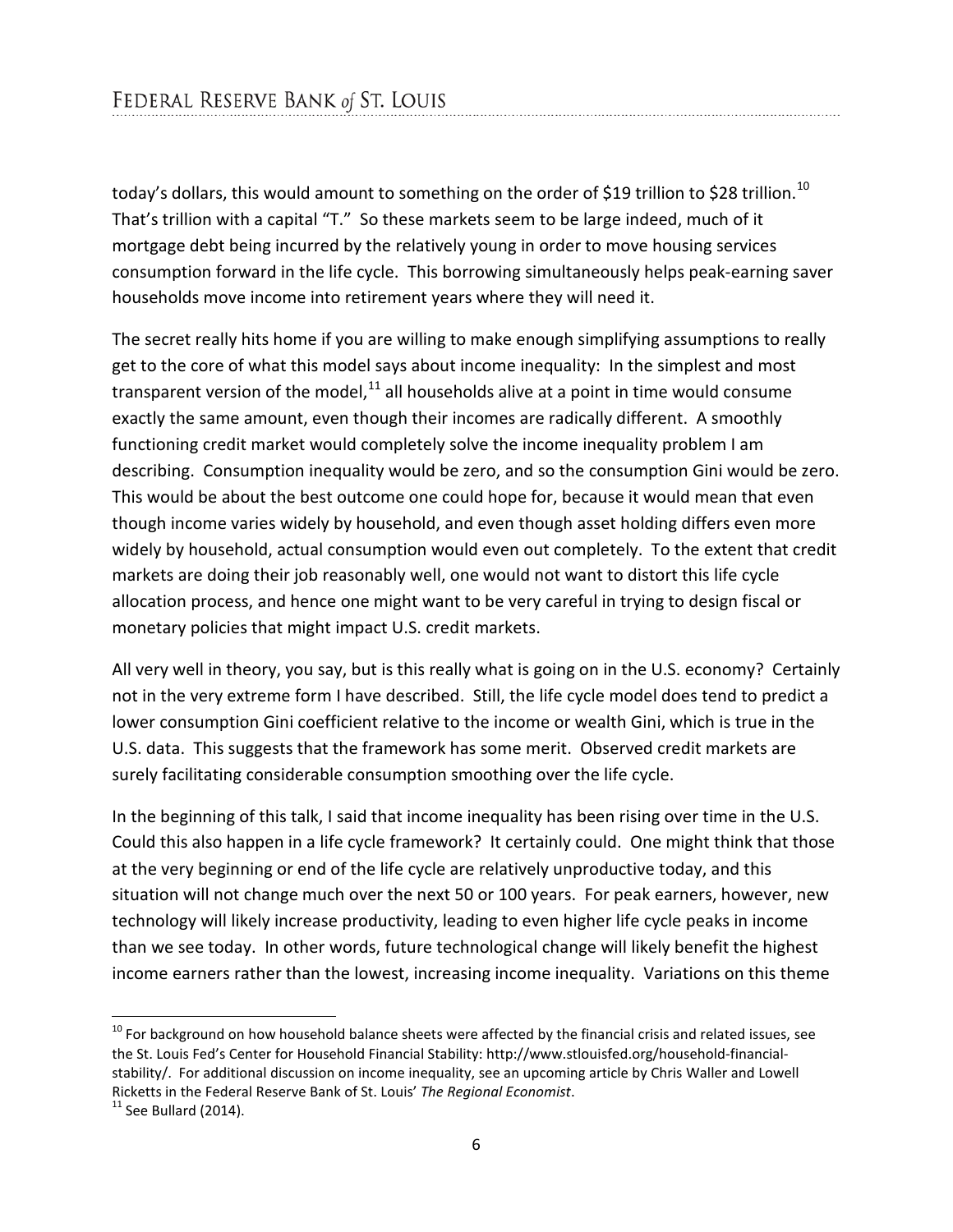go by the name of skill-biased technical change in the macroeconomics literature. Recent research by Lansing and Markiewicz (2014) provides a detailed model of how skill-biased technological change can explain increasing income inequality in the U.S. in recent decades. Interestingly, the model suggests all households benefit from the skill-biased technical change, not just those who enjoy higher incomes.

## **Non-Life Cycle Households**

I said that one needs more than the unadorned life cycle model to understand income and wealth inequality in the U.S. What might we add to the simplest versions of the model? There are many possibilities. Decisions to acquire human capital, for instance, would be an excellent addition to the model. We could understand how and why the relatively young might or might not invest in education and thereby increase income (or not) in their peak earning years. In addition, actual borrowing and lending goes through intermediaries, and the U.S. intermediation system has been rocked with controversy since the financial crisis of 2007-2009. Surely a realistic intermediation sector, with all its many dimensions, is important.

## But let's focus.

For the purposes of this talk, I want to stress just one addition. It is that not all households in the U.S. are likely to be well-described by the "work every day," "plan-out-your-life" aspects of the life cycle model. Many households instead struggle with attachment to the labor force, working only intermittently, and earning income where and when they can. These households generally tend to have lower incomes, and tend to suffer longer and more frequent bouts of unemployment. Their life cycle plans can frequently be derailed. This group of people tends to rely much more on cash than the life cycle group. Yes, life cycle borrowers and savers use cash and other forms of money, but their most important transactions are accomplished through credit markets. The non-life cycle group uses cash to get by every day. We might proxy this group by the unbanked. According to some accounts, the percent of U.S. households that are unbanked is perhaps near 10 percent, and the nearly unbanked may add to this for a total of as much as 30 percent.<sup>12</sup> This is essentially a relatively poor group of households that is heavily reliant on cash.

l

<span id="page-6-0"></span> $12$  See FDIC (2012).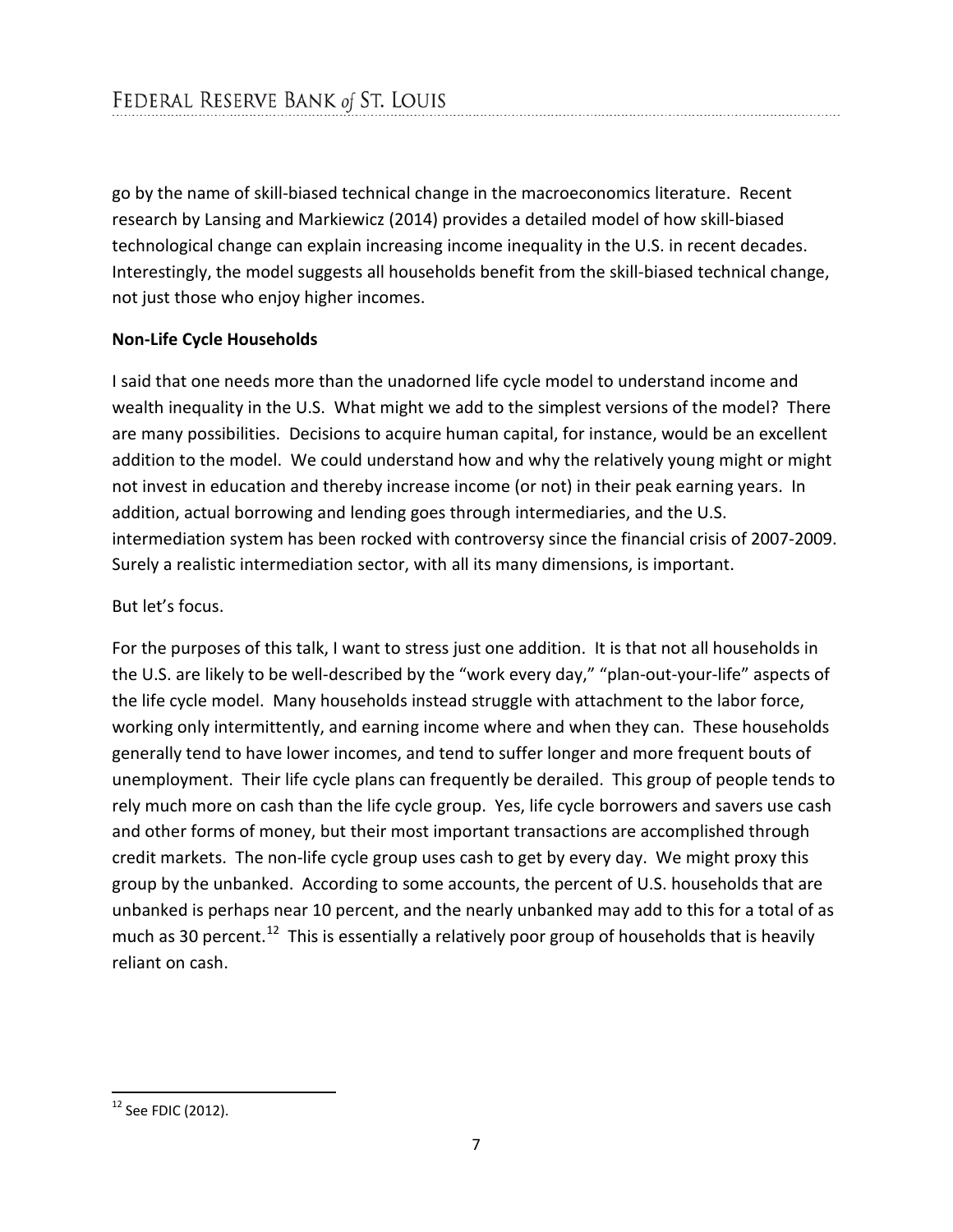Suppose we add this group to our model. Now we can answer the three provocative questions posed at the beginning of this talk.<sup>[13](#page-7-0)</sup>

#### **Answers to the Provocative Questions**

 $\overline{\phantom{a}}$ 

Does quantitative easing exacerbate income inequality in the U.S. by encouraging savers to move into riskier assets, such as equities? Many have suggested that the FOMC policy of buying U.S. Treasury securities and mortgage-backed securities has depressed real yields on relatively safe assets and thus encouraged movement into equities, raising equity prices. It is often said that only 50 percent of households hold equities in the U.S., and they tend to be the wealthiest households; so this policy is making the wealth distribution more unequal.

The life cycle model gives us some perspective on this type of thinking. The framework indeed suggests that relatively older households—only half the population—should hold the lion's share of assets, including equities. In my opinion, equity prices have indeed been influenced by quantitative easing. But I would stop short of saying that this has made wealth inequality worse. The relatively old are going to have to be the domestic holders of the capital stock of the U.S., and they will sell this ownership on to the next generation as they exit the economy. Ideally, when each generation is holding the capital stock, they do so at "normal prices," neither too high nor too low. Actual equity prices were well below normal by conventional valuation metrics in 2008 and 2009, and they have recently returned to more standard valuations. To me, this suggests that quantitative easing had no medium-term implications for the U.S. income or wealth distribution—it is only as good or bad as it was before the crisis.<sup>[14](#page-7-1)</sup>

How about the second question: Would a higher inflation target help or hurt the poorest segment of society? For this question, recall that I added a non-life cycle group to the economy in the previous section. These households rely on cash for much or all of their financial life. They tend to have lower incomes than the life cycle households. Higher average inflation is going to damage the well-being of these households directly. They are holding all of their income each year in the form of cash, unprotected from inflation. A higher average inflation rate directly reduces the value of their financial wealth. While it is true this part of the population tends to have longer and more frequent spells of unemployment, monetary policy cannot influence the average unemployment rate in the medium- or long-term. The answer to

<span id="page-7-0"></span> $13$  For more perspectives on the intersection of monetary policy and income inequality, interested readers may wish to consult Coibion et al. (2012), Romer and Romer (1998), Gornemann et al. (2012), Airaudo and Bossi (2014) and Gottlieb (2014).

<span id="page-7-1"></span> $14$  For a sophisticated variant of this thinking generally supporting quantitative easing, see the life cycle analysis of Glover et al. (2011).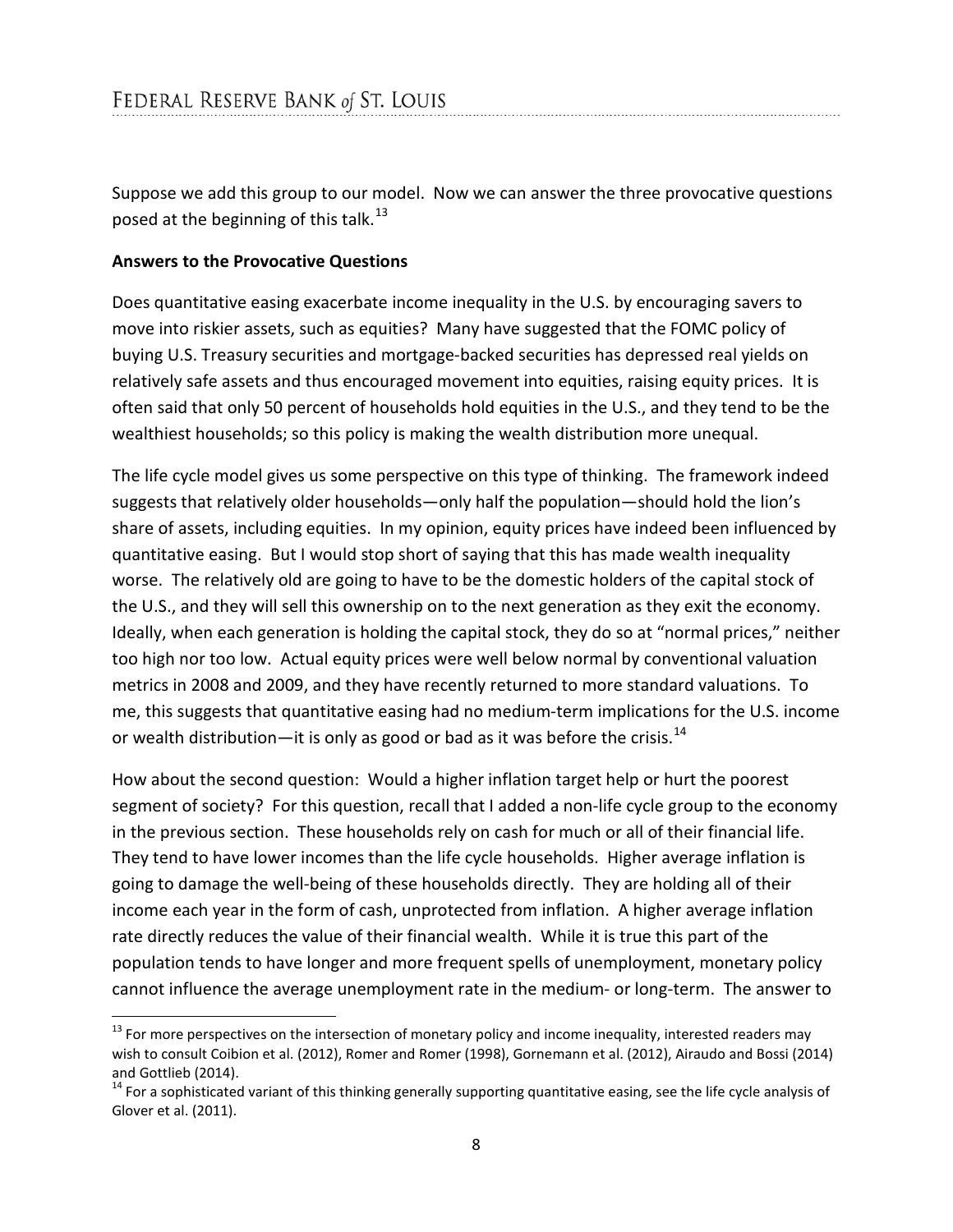this question is that a higher average inflation rate would hurt this poorest group in the economy.

The final provocative question is: Does current monetary policy hurt savers? Many have argued that FOMC policy over the past five years has been to keep real interest rates low, and that these low real yields have impaired the returns of those saving for retirement or in retirement. I have saved this question for last because I think it is the most difficult of the three I have posed here today. In my opinion, Fed policy generally and quantitative easing in particular have influenced the real yield earned by savers. The question is then whether the Fed helped or hurt the situation by pushing real yields lower during the past five years. This hinges on whether credit markets have been functioning smoothly during the period when quantitative easing has been a popular policy. If credit markets were working perfectly or nearly perfectly, then the Fed intervention to push real yields lower than normal was unwarranted and the low real yields were indeed punishing savers. My University of Chicago economics instincts give some credence to this view. At the same time, it seems odd to argue that credit markets were working perfectly or nearly perfectly over the past five years, in the aftermath of one of the largest financial crises the country has ever experienced, and one that was largely driven by mortgage debt run awry. The policy of the FOMC has been that, on balance, low real yields will help repair the damage from the crisis more quickly, and I have largely sided with the Committee in this judgment. As time passes, however, it becomes more and more difficult to argue that credit markets remain in a state of disrepair, and thus harder and harder to justify continued low real rates.

I hope these answers are as provocative as the questions. I appreciate your kind attention and I look forward to taking your questions.

Thank you.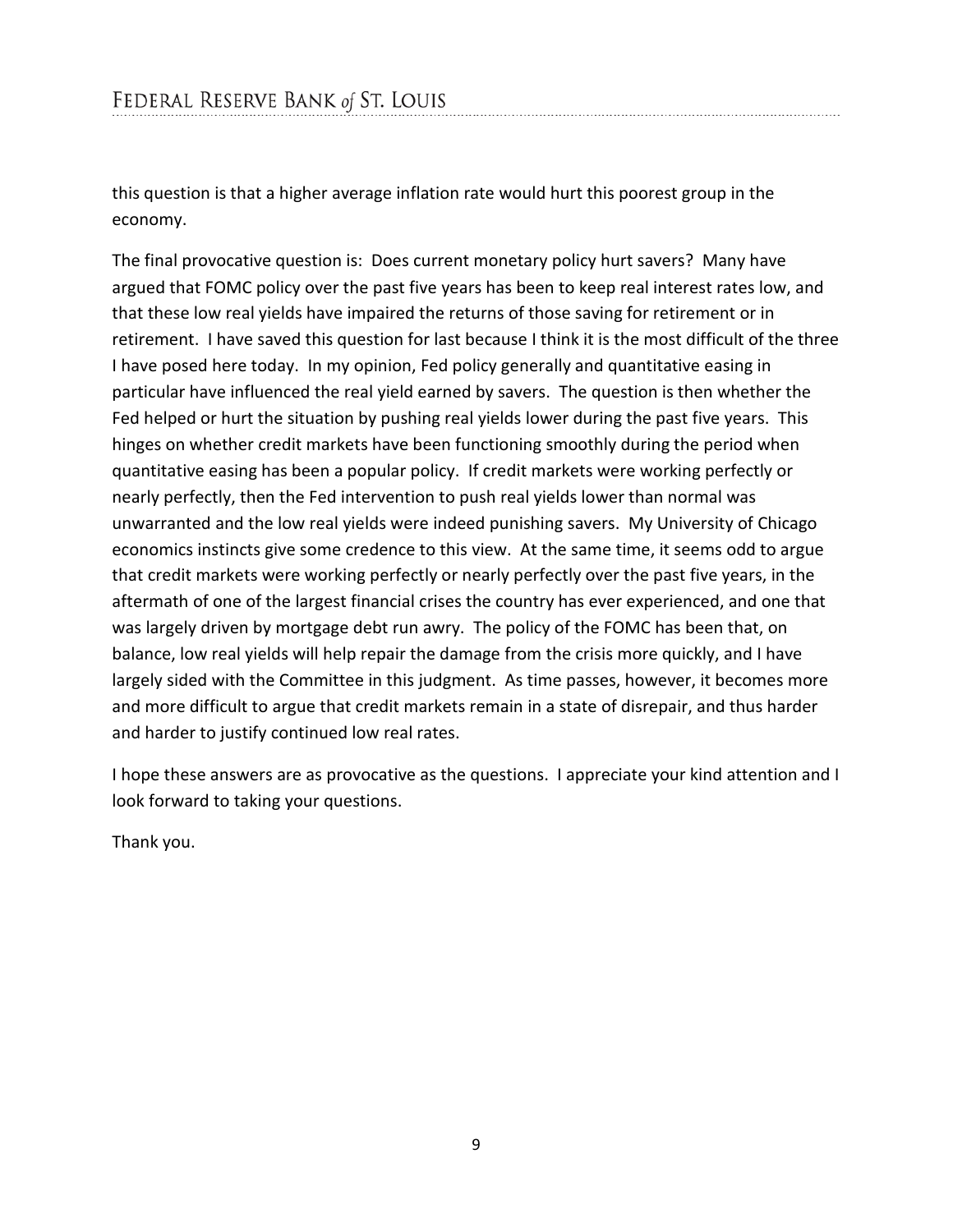#### **References**

- Airaudo, Marco and Bossi, Luca. "Trickle-Down Consumption, Monetary Policy, and Inequality," unpublished manuscript, University of Pennsylvania, 2014.
- Budría Rodríguez, Santiago; Díaz-Giménez, Javier; Quadrini, Vincenzo and Ríos-Rull, José-Víctor. "Updated Facts on the U.S. Distributions of Earnings, Income, and Wealth," Federal Reserve Bank of Minneapolis *Quarterly Review*, 2002, *26*(3): 2-35.
- Bullard, James. "Discussion of Kevin Sheedy, *Debt and Incomplete Financial Markets*," Brookings Papers on Economic Activity, forthcoming, 2014. The related presentation is available at http://research.stlouisfed.org/econ/bullard/pdf/BullardBrookingsDiscussion21March2014\_ Final.pdf.
- [Coibion,](http://www.nber.org/people/olivier_coibion) Olivier; [Gorodnichenko,](http://www.nber.org/people/yuriy_gorodnichenko) Yuriy; [Kueng,](http://www.nber.org/people/lorenz_kueng) Lorenz and Silvia, [John.](http://www.nber.org/people/john_silvia) "Innocent Bystanders? Monetary Policy and Inequality in the U.S.," NBER Working Paper No. 18170, 2012.
- Federal Deposit Insurance Corporation. *2011 FDIC National Survey of Unbanked and Underbanked Households*, available at http://www.fdic.gov/householdsurvey/, September 2012.
- Glover, Andrew; Heathcote, Jonathan; Krueger, Dirk and [Ríos-Rull,](http://www.nber.org/people/jose-victor_rios-rull) José-Víctor. "Intergenerational Redistribution in the Great Recession," NBER Working Paper No. 16924, 2011.
- Gornemann, Nils; Kuester, Keith and Nakajima, Makoto. "Monetary Policy with Heterogeneous Agents," Federal Reserve Bank of Philadelphia Working Paper No. 12-21, 2012.
- Gottlieb, Charles. "On the Distributive Effects of Inflation," unpublished manuscript, Oxford University, 2014.
- Greenwood, Jeremy; Guner, Nezih; Kocharkov, Georgi and Santos, Cezar. "Marry Your Like: Assortative Mating and Income Inequality," *American Economic Review (Papers and Proceedings)*, 2014, *104*(5): 348-53.
- Heer, Burkhard and Maussner, Alfred. *Dynamic General Equilibrium Modeling: Computational Methods and Applications,* Second edition. Berlin: Springer-Verlag, 2009.
- Lansing, Kevin and Markiewicz, Agnieszka. "Top Incomes, Rising Inequality, and Welfare," Federal Reserve Bank of San Francisco Working Paper No. 2012-23, 2014.